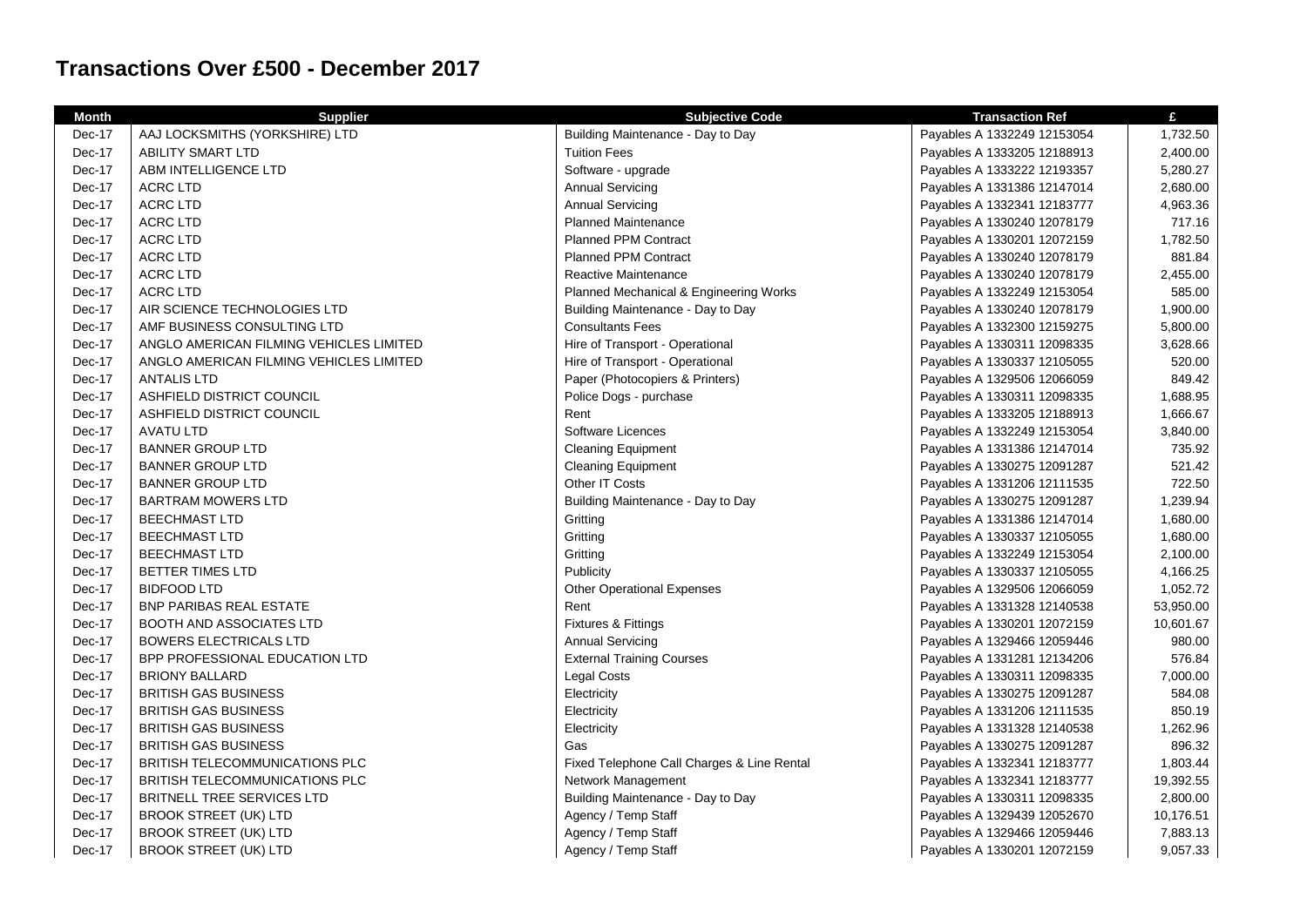| Dec-17 | <b>BROOK STREET (UK) LTD</b>        | Agency / Ter         |
|--------|-------------------------------------|----------------------|
| Dec-17 | <b>BUDDI LTD</b>                    | Maintenance          |
| Dec-17 | <b>BUYWORKS LTD</b>                 | Professional         |
| Dec-17 | <b>BUYWORKS LTD</b>                 | Professional         |
| Dec-17 | <b>BUYWORKS LTD</b>                 | Professional         |
| Dec-17 | CAMERON FORECOURT LTD               | Fixtures & Fi        |
| Dec-17 | <b>CAPITA BUSINESS SERVICES LTD</b> | <b>Hotel Accom</b>   |
| Dec-17 | <b>CELL SECURITY LTD</b>            | Fixtures & Fi        |
| Dec-17 | <b>CERTAS ENERGY UK LTD</b>         | Diesel               |
| Dec-17 | <b>CERTAS ENERGY UK LTD</b>         | Diesel               |
| Dec-17 | <b>CERTAS ENERGY UK LTD</b>         | Diesel               |
| Dec-17 | <b>CERTAS ENERGY UK LTD</b>         | Diesel               |
| Dec-17 | <b>CERTAS ENERGY UK LTD</b>         | Petrol               |
| Dec-17 | CHARLES FELLOWS SUPPLIES LTD        | Clothing & U         |
| Dec-17 | <b>CHARLES FELLOWS SUPPLIES LTD</b> | Clothing & U         |
| Dec-17 | <b>CINTRA LTD</b>                   | Interpreters I       |
| Dec-17 | <b>CINTRA LTD</b>                   | Interpreters I       |
| Dec-17 | <b>CIPFA BUSINESS LTD</b>           | Books & Put          |
| Dec-17 | <b>CIPFA BUSINESS LTD</b>           | <b>Fees Planne</b>   |
| Dec-17 | CJS EVENT SOLUTIONS LTD             | <b>External Trai</b> |
| Dec-17 | CLIMAX TECHNOLOGY LIMITED           | Hardware - p         |
| Dec-17 | CNLR HORIZONS LTD TA CIC            | Professional         |
| Dec-17 | <b>COLLEGE OF POLICING</b>          | <b>External Trai</b> |
| Dec-17 | COLLEGE OF POLICING                 | <b>External Trai</b> |
| Dec-17 | COLLEGE OF POLICING                 | <b>External Trai</b> |
| Dec-17 | COLLEGE OF POLICING                 | <b>External Trai</b> |
| Dec-17 | COMPUTACENTER (UK) LTD              | Other IT Cos         |
| Dec-17 | COMPUTACENTER (UK) LTD              | Other IT Cos         |
| Dec-17 | <b>COONEEN AT WORK LTD</b>          | Clothing & U         |
| Dec-17 | <b>COONEEN AT WORK LTD</b>          | Clothing & U         |
| Dec-17 | <b>CORFIELD SERVICE DOGS</b>        | Specialist Or        |
| Dec-17 | <b>CORONA ENERGY</b>                | Gas                  |
| Dec-17 | <b>CORPORATE IT SYSTEMS LTD</b>     | Software Lic         |
| Dec-17 | <b>CROWN PET FOODS LTD</b>          | Police Dogs          |
| Dec-17 | CROWN PET FOODS LTD                 | Police Dogs          |
| Dec-17 | <b>CTMI LTD</b>                     | Professional         |
| Dec-17 | D.TEC INTERNATIONAL LTD             | Subsistence          |
| Dec-17 | DFP SERVICES LTD                    | <b>Annual Servi</b>  |
| Dec-17 | DR JAMES BRISCOE                    | Doctors Stat         |
| Dec-17 | DR JOHN MCCARTHY                    | Doctors Stat         |
| Dec-17 | DR ROGER DG MALCOMSON               | Pathologists         |
| Dec-17 | <b>DVLA</b>                         | Road Fund L          |
| Dec-17 | <b>DVLA</b>                         | Road Fund L          |
| Dec-17 | <b>EAGLE SECURITY SYSTEMS LTD</b>   | Reactive Ma          |
| Dec-17 | EDF ENERGY CUSTOMERS PLC            | Electricity          |
| Dec-17 | EDF ENERGY CUSTOMERS PLC            | Electricity          |

| DRUUN SIREEI (UN) LID               | Agency / Temp Stall                             | Payables A TOOUOTT TZU90000 | 4,512.7U  |
|-------------------------------------|-------------------------------------------------|-----------------------------|-----------|
| <b>BUDDILTD</b>                     | Maintenance/Consumables Specialist Op Equipment | Payables A 1329466 12059446 | 2,250.00  |
| <b>BUYWORKS LTD</b>                 | <b>Professional Fees</b>                        | Payables A 1330311 12098335 | 4,680.00  |
| <b>BUYWORKS LTD</b>                 | <b>Professional Fees</b>                        | Payables A 1331328 12140538 | 4,973.59  |
| <b>BUYWORKS LTD</b>                 | <b>Professional Fees</b>                        | Payables A 1329391 12037223 | 4,680.00  |
| <b>CAMERON FORECOURT LTD</b>        | <b>Fixtures &amp; Fittings</b>                  | Payables A 1332341 12183777 | 5,952.00  |
| <b>CAPITA BUSINESS SERVICES LTD</b> | <b>Hotel Accommodation</b>                      | Payables A 1330240 12078179 | 11,153.64 |
| <b>CELL SECURITY LTD</b>            | <b>Fixtures &amp; Fittings</b>                  | Payables A 1332341 12183777 | 2,660.00  |
| CERTAS ENERGY UK LTD                | Diesel                                          | Payables A 1330201 12072159 | 13,701.80 |
| <b>CERTAS ENERGY UK LTD</b>         | <b>Diesel</b>                                   | Payables A 1331386 12147014 | 9,738.00  |
| <b>CERTAS ENERGY UK LTD</b>         | Diesel                                          | Payables A 1330337 12105055 | 14,680.50 |
| <b>CERTAS ENERGY UK LTD</b>         | Diesel                                          | Payables A 1330275 12091287 | 15,579.28 |
| <b>CERTAS ENERGY UK LTD</b>         | Petrol                                          | Payables A 1329391 12037223 | 10,012.00 |
| <b>CHARLES FELLOWS SUPPLIES LTD</b> | Clothing & Uniforms                             | Payables A 1329466 12059446 | 992.50    |
| <b>CHARLES FELLOWS SUPPLIES LTD</b> | Clothing & Uniforms                             | Payables A 1329506 12066059 | 1,130.00  |
| <b>CINTRA LTD</b>                   | <b>Interpreters Fees</b>                        | Payables A 1330311 12098335 | 783.00    |
| <b>CINTRA LTD</b>                   | <b>Interpreters Fees</b>                        | Payables A 1331206 12111535 | 26,535.70 |
| <b>CIPFA BUSINESS LTD</b>           | <b>Books &amp; Publications</b>                 | Payables A 1329506 12066059 | 540.00    |
| <b>CIPFA BUSINESS LTD</b>           | Fees Planned                                    | Payables A 1330240 12078179 | 1,794.87  |
| CJS EVENT SOLUTIONS LTD             | <b>External Training Courses</b>                | Payables A 1331328 12140538 | 1,395.00  |
| <b>CLIMAX TECHNOLOGY LIMITED</b>    | Hardware - purchase                             | Payables A 1329466 12059446 | 2,017.50  |
| CNLR HORIZONS LTD TA CIC            | <b>Professional Fees</b>                        | Payables A 1330201 12072159 | 2,379.00  |
| <b>COLLEGE OF POLICING</b>          | <b>External Training Courses</b>                | Payables A 1329466 12059446 | 1,102.00  |
| <b>COLLEGE OF POLICING</b>          | <b>External Training Courses</b>                | Payables A 1329506 12066059 | 14,503.00 |
| <b>COLLEGE OF POLICING</b>          | <b>External Training Courses</b>                | Payables A 1330337 12105055 | 3,844.00  |
| <b>COLLEGE OF POLICING</b>          | <b>External Training Courses</b>                | Payables A 1331281 12134206 | 1,594.00  |
| COMPUTACENTER (UK) LTD              | Other IT Costs                                  | Payables A 1331386 12147014 | 591.87    |
| COMPUTACENTER (UK) LTD              | Other IT Costs                                  | Payables A 1330275 12091287 | 2,275.50  |
| <b>COONEEN AT WORK LTD</b>          | Clothing & Uniforms                             | Payables A 1330311 12098335 | 34,570.68 |
| <b>COONEEN AT WORK LTD</b>          | Clothing & Uniforms                             | Payables A 1330275 12091287 | 1,400.00  |
| <b>CORFIELD SERVICE DOGS</b>        | Specialist Operational Equipment                | Payables A 1331206 12111535 | 1,200.00  |
| <b>CORONA ENERGY</b>                | Gas                                             | Payables A 1330275 12091287 | 12,629.95 |
| <b>CORPORATE IT SYSTEMS LTD</b>     | Software Licences                               | Payables A 1330337 12105055 | 16,999.80 |
| CROWN PET FOODS LTD                 | Police Dogs - Feed/kennelling/vets              | Payables A 1332249 12153054 | 883.36    |
| <b>CROWN PET FOODS LTD</b>          | Police Dogs - Feed/kennelling/vets              | Payables A 1329402 12041672 | 621.46    |
| <b>CTMI LTD</b>                     | <b>Professional Fees</b>                        | Payables A 1330337 12105055 | 8,400.00  |
| <b>D.TEC INTERNATIONAL LTD</b>      | Subsistence                                     | Payables A 1330201 12072159 | 912.00    |
| DFP SERVICES LTD                    | <b>Annual Servicing</b>                         | Payables A 1330311 12098335 | 1,730.00  |
| DR JAMES BRISCOE                    | <b>Doctors Statements</b>                       | Payables A 1330201 12072159 | 2,870.00  |
| DR JOHN MCCARTHY                    | <b>Doctors Statements</b>                       | Payables A 1331228 12118074 | 750.00    |
| DR ROGER DG MALCOMSON               | Pathologists Fees                               | Payables A 1331228 12118074 | 2,586.00  |
| <b>DVLA</b>                         | Road Fund Licences                              | Payables A 1332300 12159275 | 910.00    |
| <b>DVLA</b>                         | Road Fund Licences                              | Payables A 1331328 12140538 | 605.00    |
| <b>EAGLE SECURITY SYSTEMS LTD</b>   | Reactive Maintenance                            | Payables A 1331386 12147014 | 577.00    |
| EDF ENERGY CUSTOMERS PLC            | Electricity                                     | Payables A 1330275 12091287 | 2,810.94  |
| EDF ENERGY CUSTOMERS PLC            | Electricity                                     | Payables A 1331328 12140538 | 15,449.88 |

| -17 | <b>BROOK STREET (UK) LTD</b>        | Agency / Temp Staff                             | Payables A 1330311 12098335 | 4,512.70  |
|-----|-------------------------------------|-------------------------------------------------|-----------------------------|-----------|
| -17 | <b>BUDDI LTD</b>                    | Maintenance/Consumables Specialist Op Equipment | Payables A 1329466 12059446 | 2,250.00  |
| -17 | <b>BUYWORKS LTD</b>                 | <b>Professional Fees</b>                        | Payables A 1330311 12098335 | 4,680.00  |
| -17 | <b>BUYWORKS LTD</b>                 | <b>Professional Fees</b>                        | Payables A 1331328 12140538 | 4,973.59  |
| -17 | <b>BUYWORKS LTD</b>                 | <b>Professional Fees</b>                        | Payables A 1329391 12037223 | 4,680.00  |
| -17 | <b>CAMERON FORECOURT LTD</b>        | Fixtures & Fittings                             | Payables A 1332341 12183777 | 5,952.00  |
| -17 | CAPITA BUSINESS SERVICES LTD        | Hotel Accommodation                             | Payables A 1330240 12078179 | 11,153.64 |
| -17 | <b>CELL SECURITY LTD</b>            | <b>Fixtures &amp; Fittings</b>                  | Payables A 1332341 12183777 | 2,660.00  |
| -17 | <b>CERTAS ENERGY UK LTD</b>         | <b>Diesel</b>                                   | Payables A 1330201 12072159 | 13,701.80 |
| -17 | <b>CERTAS ENERGY UK LTD</b>         | Diesel                                          | Payables A 1331386 12147014 | 9,738.00  |
| -17 | <b>CERTAS ENERGY UK LTD</b>         | Diesel                                          | Payables A 1330337 12105055 | 14,680.50 |
| -17 | <b>CERTAS ENERGY UK LTD</b>         | Diesel                                          | Payables A 1330275 12091287 | 15,579.28 |
| -17 | <b>CERTAS ENERGY UK LTD</b>         | Petrol                                          | Payables A 1329391 12037223 | 10,012.00 |
| -17 | CHARLES FELLOWS SUPPLIES LTD        | Clothing & Uniforms                             | Payables A 1329466 12059446 | 992.50    |
| -17 | <b>CHARLES FELLOWS SUPPLIES LTD</b> | Clothing & Uniforms                             | Payables A 1329506 12066059 | 1,130.00  |
| -17 | <b>CINTRA LTD</b>                   | <b>Interpreters Fees</b>                        | Payables A 1330311 12098335 | 783.00    |
| -17 | <b>CINTRA LTD</b>                   | <b>Interpreters Fees</b>                        | Payables A 1331206 12111535 | 26,535.70 |
| -17 | <b>CIPFA BUSINESS LTD</b>           | <b>Books &amp; Publications</b>                 | Payables A 1329506 12066059 | 540.00    |
| -17 | <b>CIPFA BUSINESS LTD</b>           | <b>Fees Planned</b>                             | Payables A 1330240 12078179 | 1,794.87  |
| -17 | CJS EVENT SOLUTIONS LTD             | <b>External Training Courses</b>                | Payables A 1331328 12140538 | 1,395.00  |
| -17 | CLIMAX TECHNOLOGY LIMITED           | Hardware - purchase                             | Payables A 1329466 12059446 | 2,017.50  |
| -17 | CNLR HORIZONS LTD TA CIC            | <b>Professional Fees</b>                        | Payables A 1330201 12072159 | 2,379.00  |
| -17 | COLLEGE OF POLICING                 | <b>External Training Courses</b>                | Payables A 1329466 12059446 | 1,102.00  |
| -17 | <b>COLLEGE OF POLICING</b>          | <b>External Training Courses</b>                | Payables A 1329506 12066059 | 14,503.00 |
| -17 | COLLEGE OF POLICING                 | <b>External Training Courses</b>                | Payables A 1330337 12105055 | 3,844.00  |
| -17 | COLLEGE OF POLICING                 | <b>External Training Courses</b>                | Payables A 1331281 12134206 | 1,594.00  |
| -17 | COMPUTACENTER (UK) LTD              | Other IT Costs                                  | Payables A 1331386 12147014 | 591.87    |
| -17 | COMPUTACENTER (UK) LTD              | Other IT Costs                                  | Payables A 1330275 12091287 | 2,275.50  |
| -17 | <b>COONEEN AT WORK LTD</b>          | Clothing & Uniforms                             | Payables A 1330311 12098335 | 34,570.68 |
| -17 | <b>COONEEN AT WORK LTD</b>          | Clothing & Uniforms                             | Payables A 1330275 12091287 | 1,400.00  |
| -17 | <b>CORFIELD SERVICE DOGS</b>        | <b>Specialist Operational Equipment</b>         | Payables A 1331206 12111535 | 1,200.00  |
| -17 | <b>CORONA ENERGY</b>                | Gas                                             | Payables A 1330275 12091287 | 12,629.95 |
| -17 | <b>CORPORATE IT SYSTEMS LTD</b>     | Software Licences                               | Payables A 1330337 12105055 | 16,999.80 |
| -17 | CROWN PET FOODS LTD                 | Police Dogs - Feed/kennelling/vets              | Payables A 1332249 12153054 | 883.36    |
| -17 | CROWN PET FOODS LTD                 | Police Dogs - Feed/kennelling/vets              | Payables A 1329402 12041672 | 621.46    |
| -17 | <b>CTMI LTD</b>                     | <b>Professional Fees</b>                        | Payables A 1330337 12105055 | 8,400.00  |
| -17 | D.TEC INTERNATIONAL LTD             | Subsistence                                     | Payables A 1330201 12072159 | 912.00    |
| -17 | DFP SERVICES LTD                    | <b>Annual Servicing</b>                         | Payables A 1330311 12098335 | 1,730.00  |
| -17 | DR JAMES BRISCOE                    | <b>Doctors Statements</b>                       | Payables A 1330201 12072159 | 2,870.00  |
| -17 | DR JOHN MCCARTHY                    | <b>Doctors Statements</b>                       | Payables A 1331228 12118074 | 750.00    |
| -17 | DR ROGER DG MALCOMSON               | <b>Pathologists Fees</b>                        | Payables A 1331228 12118074 | 2,586.00  |
| -17 | <b>DVLA</b>                         | Road Fund Licences                              | Payables A 1332300 12159275 | 910.00    |
| -17 | <b>DVLA</b>                         | Road Fund Licences                              | Payables A 1331328 12140538 | 605.00    |
| -17 | <b>EAGLE SECURITY SYSTEMS LTD</b>   | Reactive Maintenance                            | Payables A 1331386 12147014 | 577.00    |
| -17 | EDF ENERGY CUSTOMERS PLC            | Electricity                                     | Payables A 1330275 12091287 | 2,810.94  |
| -17 | EDE ENERGY CUSTOMERS PLC.           | Floctricity                                     | Pavables A 1331328 12140538 | 15 440 88 |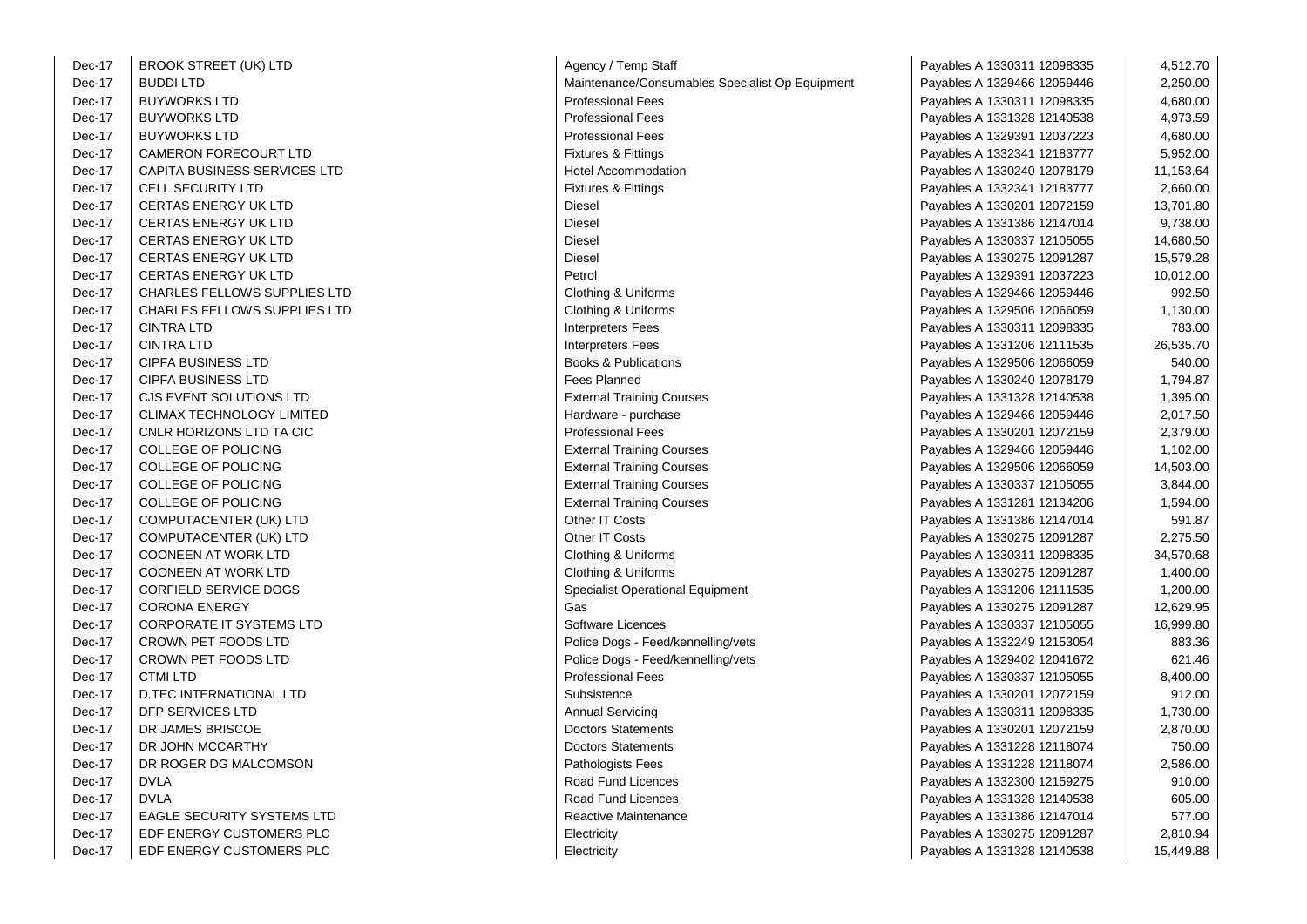| Dec-17 | <b>EMTOM FIRE SAFETY</b>                  | <b>External Training Courses</b>          | Payables A 1329506 12066059 | 500.00     |
|--------|-------------------------------------------|-------------------------------------------|-----------------------------|------------|
| Dec-17 | ENTERPRISE RENT-A-CAR (UK) LTD            | Hire of Transport - Operational           | Payables A 1331328 12140538 | 1,424.08   |
| Dec-17 | ENVIROENERGY (NOTTINGHAM) LTD             | Other Energy Costs                        | Payables A 1330337 12105055 | 4,287.59   |
| Dec-17 | ENVIROENERGY (NOTTINGHAM) LTD             | <b>Other Energy Costs</b>                 | Payables A 1331328 12140538 | 4,287.59   |
| Dec-17 | <b>EPAY LTD</b>                           | <b>Electronic Forensics</b>               | Payables A 1332249 12153054 | 1,066.24   |
| Dec-17 | <b>EPAY LTD</b>                           | Postage Costs                             | Payables A 1329466 12059446 | 766.36     |
| Dec-17 | <b>EPPERSTONE RIFLE RANGE</b>             | Rent                                      | Payables A 1331228 12118074 | 17,620.00  |
| Dec-17 | <b>EQUISYS LTD</b>                        | Software Licences                         | Payables A 1330201 12072159 | 3,160.00   |
| Dec-17 | <b>EVENT SOLUTIONS LTD</b>                | <b>Professional Fees</b>                  | Payables A 1331206 12111535 | 1,540.00   |
| Dec-17 | EVERYTHING EVERYWHERE LTD                 | Mobile Phone Call Charges & Contract Cost | Payables A 1330275 12091287 | 11,968.15  |
| Dec-17 | <b>EXPERIAN LTD</b>                       | Subscriptions                             | Payables A 1329439 12052670 | 5,640.90   |
| Dec-17 | <b>EXPERIAN LTD</b>                       | Subscriptions                             | Payables A 1330337 12105055 | 4,564.88   |
| Dec-17 | <b>EXPERIAN LTD</b>                       | Subscriptions                             | Payables A 1331228 12118074 | 5,640.90   |
| Dec-17 | <b>FAIRACRE SERVICES</b>                  | Building Maintenance - Day to Day         | Payables A 1331328 12140538 | 3,199.06   |
| Dec-17 | <b>FIRE SAFETY SERVICES</b>               | <b>Annual Servicing</b>                   | Payables A 1330337 12105055 | 1,200.00   |
| Dec-17 | <b>FISHER HARGREAVES PROCTOR LTD</b>      | Service Charge                            | Payables A 1330201 12072159 | 18,093.75  |
| Dec-17 | <b>FOREST FUELS LTD</b>                   | <b>Other Energy Costs</b>                 | Payables A 1331281 12134206 | 2,055.63   |
| Dec-17 | FRANCOTYP-POSTALIA LTD                    | Postage Costs                             | Payables A 1330240 12078179 | 3,000.00   |
| Dec-17 | FWP PLUMBERS NOTTINGHAM LTD               | Reactive Maintenance                      | Payables A 1329439 12052670 | 756.48     |
| Dec-17 | FWP PLUMBERS NOTTINGHAM LTD               | <b>Reactive Maintenance</b>               | Payables A 1330337 12105055 | 565.90     |
| Dec-17 | FWP PLUMBERS NOTTINGHAM LTD               | Reactive Maintenance                      | Payables A 1331281 12134206 | 509.00     |
| Dec-17 | <b>G2 RECRUITMENT SOLUTIONS LTD</b>       | Agency / Temp Staff                       | Payables A 1331386 12147014 | 2,375.00   |
| Dec-17 | <b>G2 RECRUITMENT SOLUTIONS LTD</b>       | Agency / Temp Staff                       | Payables A 1329506 12066059 | 4,750.00   |
| Dec-17 | <b>G2 RECRUITMENT SOLUTIONS LTD</b>       | Agency / Temp Staff                       | Payables A 1330337 12105055 | 2,375.00   |
| Dec-17 | <b>GARRAN LOCKERS LTD</b>                 | Fixtures & Fittings                       | Payables A 1332249 12153054 | 529.00     |
| Dec-17 | <b>GEDLING BOROUGH COUNCIL</b>            | Rent                                      | Payables A 1331281 12134206 | 4,000.00   |
| Dec-17 | <b>GEO HANSON &amp; SONS HUCKNALL LTD</b> | <b>Fixtures &amp; Fittings</b>            | Payables A 1329439 12052670 | 1,968.50   |
| Dec-17 | GEO HANSON & SONS HUCKNALL LTD            | Reactive Maintenance                      | Payables A 1332249 12153054 | 3,810.57   |
| Dec-17 | GINGERS MOBILE SANDWICH SHOP              | <b>Contract Catering</b>                  | Payables A 1330337 12105055 | 975.00     |
| Dec-17 | <b>GO 2 TELECOM LTD</b>                   | Hardware - purchase                       | Payables A 1331281 12134206 | 1,410.30   |
| Dec-17 | <b>GRG PUBLIC RESOURCES LTD</b>           | Damage to Property / Boarding Up          | Payables A 1333222 12193357 | 500.00     |
| Dec-17 | <b>GRG PUBLIC RESOURCES LTD</b>           | Damage to Property / Boarding Up          | Payables A 1330240 12078179 | 1,000.00   |
| Dec-17 | HANDS FREE COMPUTING LTD                  | <b>External Training Courses</b>          | Payables A 1330275 12091287 | 1,600.00   |
| Dec-17 | HARWORTH & BIRCOTES TOWN COUNCIL          | <b>Professional Fees</b>                  | Payables A 1331206 12111535 | 12,250.00  |
| Dec-17 | HAYS SPECIALIST RECRUITMENT LTD           | Agency / Temp Staff                       | Payables A 1330201 12072159 | 737.50     |
| Dec-17 | HAYS SPECIALIST RECRUITMENT LTD           | Agency / Temp Staff                       | Payables A 1330311 12098335 | 1,033.43   |
| Dec-17 | HAYS SPECIALIST RECRUITMENT LTD           | Agency / Temp Staff                       | Payables A 1332341 12183777 | 1,375.00   |
| Dec-17 | HAYS SPECIALIST RECRUITMENT LTD           | Agency / Temp Staff                       | Payables A 1333222 12193357 | 1,375.00   |
| Dec-17 | HAYS SPECIALIST RECRUITMENT LTD           | Agency / Temp Staff                       | Payables A 1331228 12118074 | 6,229.24   |
| Dec-17 | <b>HAYS SPECIALIST RECRUITMENT LTD</b>    | <b>Professional Fees</b>                  | Payables A 1329439 12052670 | 2,425.00   |
| Dec-17 | HAYS SPECIALIST RECRUITMENT LTD           | <b>Professional Fees</b>                  | Payables A 1330311 12098335 | 5,175.00   |
| Dec-17 | HAYS SPECIALIST RECRUITMENT LTD           | <b>Professional Fees</b>                  | Payables A 1329506 12066059 | 2,475.00   |
| Dec-17 | HAYS SPECIALIST RECRUITMENT LTD           | <b>Professional Fees</b>                  | Payables A 1333222 12193357 | 1,940.00   |
| Dec-17 | HAYS SPECIALIST RECRUITMENT LTD           | <b>Professional Fees</b>                  | Payables A 1331328 12140538 | 4,950.00   |
| Dec-17 | HCL TECHNOLOGIES UK LTD                   | <b>Systems Development</b>                | Payables A 1330201 12072159 | 360,000.00 |
| Dec-17 | <b>HEAD LIGHT LTD</b>                     | <b>Professional Fees</b>                  | Payables A 1329506 12066059 | 590.00     |

| <b>External Training Courses</b>       |
|----------------------------------------|
| Hire of Transport - Operational        |
| Other Energy Costs                     |
| Other Energy Costs                     |
| <b>Electronic Forensics</b>            |
| Postage Costs                          |
| Rent                                   |
| Software Licences                      |
| <b>Professional Fees</b>               |
| Mobile Phone Call Charges & Contract C |
| Subscriptions                          |
| Subscriptions                          |
| Subscriptions                          |
| Building Maintenance - Day to Day      |
| <b>Annual Servicing</b>                |
| Service Charge                         |
| <b>Other Energy Costs</b>              |
| Postage Costs                          |
| Reactive Maintenance                   |
| <b>Reactive Maintenance</b>            |
| <b>Reactive Maintenance</b>            |
| Agency / Temp Staff                    |
|                                        |
| Agency / Temp Staff                    |
| Agency / Temp Staff                    |
| Fixtures & Fittings                    |
| Rent                                   |
| Fixtures & Fittings                    |
| Reactive Maintenance                   |
| <b>Contract Catering</b>               |
| Hardware - purchase                    |
| Damage to Property / Boarding Up       |
| Damage to Property / Boarding Up       |
| <b>External Training Courses</b>       |
| <b>Professional Fees</b>               |
| Agency / Temp Staff                    |
| Agency / Temp Staff                    |
| Agency / Temp Staff                    |
| Agency / Temp Staff                    |
| Agency / Temp Staff                    |
| <b>Professional Fees</b>               |
| <b>Professional Fees</b>               |
| <b>Professional Fees</b>               |
| <b>Professional Fees</b>               |
| <b>Professional Fees</b>               |
| Systems Development                    |
| <b>Professional Fees</b>               |
|                                        |

| -17 | <b>EMTOM FIRE SAFETY</b>                    | <b>External Training Courses</b>                | Payables A 1329506 12066059 | 500.00     |
|-----|---------------------------------------------|-------------------------------------------------|-----------------------------|------------|
| -17 | ENTERPRISE RENT-A-CAR (UK) LTD              | Hire of Transport - Operational                 | Payables A 1331328 12140538 | 1,424.08   |
| -17 | ENVIROENERGY (NOTTINGHAM) LTD               | Other Energy Costs                              | Payables A 1330337 12105055 | 4,287.59   |
| -17 | ENVIROENERGY (NOTTINGHAM) LTD               | Other Energy Costs                              | Payables A 1331328 12140538 | 4,287.59   |
| -17 | <b>EPAY LTD</b>                             | <b>Electronic Forensics</b>                     | Payables A 1332249 12153054 | 1,066.24   |
| -17 | <b>EPAY LTD</b>                             | Postage Costs                                   | Payables A 1329466 12059446 | 766.36     |
| -17 | <b>EPPERSTONE RIFLE RANGE</b>               | Rent                                            | Payables A 1331228 12118074 | 17,620.00  |
| -17 | <b>EQUISYS LTD</b>                          | Software Licences                               | Payables A 1330201 12072159 | 3,160.00   |
| -17 | <b>EVENT SOLUTIONS LTD</b>                  | <b>Professional Fees</b>                        | Payables A 1331206 12111535 | 1,540.00   |
| -17 | EVERYTHING EVERYWHERE LTD                   | Mobile Phone Call Charges & Contract Cost       | Payables A 1330275 12091287 | 11,968.15  |
| -17 | <b>EXPERIAN LTD</b>                         | Subscriptions                                   | Payables A 1329439 12052670 | 5,640.90   |
| -17 | <b>EXPERIAN LTD</b>                         | Subscriptions                                   | Payables A 1330337 12105055 | 4,564.88   |
| -17 | <b>EXPERIAN LTD</b>                         | Subscriptions                                   | Payables A 1331228 12118074 | 5,640.90   |
| -17 | <b>FAIRACRE SERVICES</b>                    | Building Maintenance - Day to Day               | Payables A 1331328 12140538 | 3,199.06   |
| -17 | FIRE SAFETY SERVICES                        | <b>Annual Servicing</b>                         | Payables A 1330337 12105055 | 1,200.00   |
| -17 | FISHER HARGREAVES PROCTOR LTD               | Service Charge                                  | Payables A 1330201 12072159 | 18,093.75  |
| -17 | <b>FOREST FUELS LTD</b>                     | Other Energy Costs                              | Payables A 1331281 12134206 | 2,055.63   |
| -17 | FRANCOTYP-POSTALIA LTD                      | Postage Costs                                   | Payables A 1330240 12078179 | 3,000.00   |
| -17 | FWP PLUMBERS NOTTINGHAM LTD                 | Reactive Maintenance                            | Payables A 1329439 12052670 | 756.48     |
| -17 | FWP PLUMBERS NOTTINGHAM LTD                 | <b>Reactive Maintenance</b>                     | Payables A 1330337 12105055 | 565.90     |
| -17 | FWP PLUMBERS NOTTINGHAM LTD                 | Reactive Maintenance                            | Payables A 1331281 12134206 | 509.00     |
| -17 | <b>G2 RECRUITMENT SOLUTIONS LTD</b>         | Agency / Temp Staff                             | Payables A 1331386 12147014 | 2,375.00   |
| -17 | <b>G2 RECRUITMENT SOLUTIONS LTD</b>         | Agency / Temp Staff                             | Payables A 1329506 12066059 | 4,750.00   |
| -17 | <b>G2 RECRUITMENT SOLUTIONS LTD</b>         | Agency / Temp Staff                             | Payables A 1330337 12105055 | 2,375.00   |
| -17 | <b>GARRAN LOCKERS LTD</b>                   | <b>Fixtures &amp; Fittings</b>                  | Payables A 1332249 12153054 | 529.00     |
| -17 | <b>GEDLING BOROUGH COUNCIL</b>              | Rent                                            | Payables A 1331281 12134206 | 4,000.00   |
| -17 | <b>GEO HANSON &amp; SONS HUCKNALL LTD</b>   | Fixtures & Fittings                             | Payables A 1329439 12052670 | 1,968.50   |
| -17 | <b>GEO HANSON &amp; SONS HUCKNALL LTD</b>   | Reactive Maintenance                            | Payables A 1332249 12153054 | 3,810.57   |
| -17 | GINGERS MOBILE SANDWICH SHOP                | <b>Contract Catering</b>                        | Payables A 1330337 12105055 | 975.00     |
| -17 | <b>GO 2 TELECOM LTD</b>                     | Hardware - purchase                             | Payables A 1331281 12134206 | 1,410.30   |
| -17 | <b>GRG PUBLIC RESOURCES LTD</b>             | Damage to Property / Boarding Up                | Payables A 1333222 12193357 | 500.00     |
| -17 | <b>GRG PUBLIC RESOURCES LTD</b>             | Damage to Property / Boarding Up                | Payables A 1330240 12078179 | 1,000.00   |
| -17 | HANDS FREE COMPUTING LTD                    | <b>External Training Courses</b>                | Payables A 1330275 12091287 | 1,600.00   |
| -17 | <b>HARWORTH &amp; BIRCOTES TOWN COUNCIL</b> | <b>Professional Fees</b>                        | Payables A 1331206 12111535 | 12,250.00  |
| -17 | HAYS SPECIALIST RECRUITMENT LTD             | Agency / Temp Staff                             | Payables A 1330201 12072159 | 737.50     |
| -17 | HAYS SPECIALIST RECRUITMENT LTD             | Agency / Temp Staff                             | Payables A 1330311 12098335 | 1,033.43   |
| -17 | HAYS SPECIALIST RECRUITMENT LTD             | Agency / Temp Staff                             | Payables A 1332341 12183777 | 1,375.00   |
| -17 | HAYS SPECIALIST RECRUITMENT LTD             | Agency / Temp Staff                             | Payables A 1333222 12193357 | 1,375.00   |
| -17 | HAYS SPECIALIST RECRUITMENT LTD             |                                                 | Payables A 1331228 12118074 | 6,229.24   |
|     |                                             | Agency / Temp Staff<br><b>Professional Fees</b> |                             |            |
| -17 | HAYS SPECIALIST RECRUITMENT LTD             |                                                 | Payables A 1329439 12052670 | 2,425.00   |
| -17 | HAYS SPECIALIST RECRUITMENT LTD             | <b>Professional Fees</b>                        | Payables A 1330311 12098335 | 5,175.00   |
| -17 | HAYS SPECIALIST RECRUITMENT LTD             | <b>Professional Fees</b>                        | Payables A 1329506 12066059 | 2,475.00   |
| -17 | HAYS SPECIALIST RECRUITMENT LTD             | <b>Professional Fees</b>                        | Payables A 1333222 12193357 | 1,940.00   |
| -17 | HAYS SPECIALIST RECRUITMENT LTD             | <b>Professional Fees</b>                        | Payables A 1331328 12140538 | 4,950.00   |
| -17 | HCL TECHNOLOGIES UK LTD                     | <b>Systems Development</b>                      | Payables A 1330201 12072159 | 360,000.00 |
| -17 | <b>HEAD LIGHT LTD</b>                       | <b>Professional Fees</b>                        | Pavables A 1329506 12066059 | 590.00     |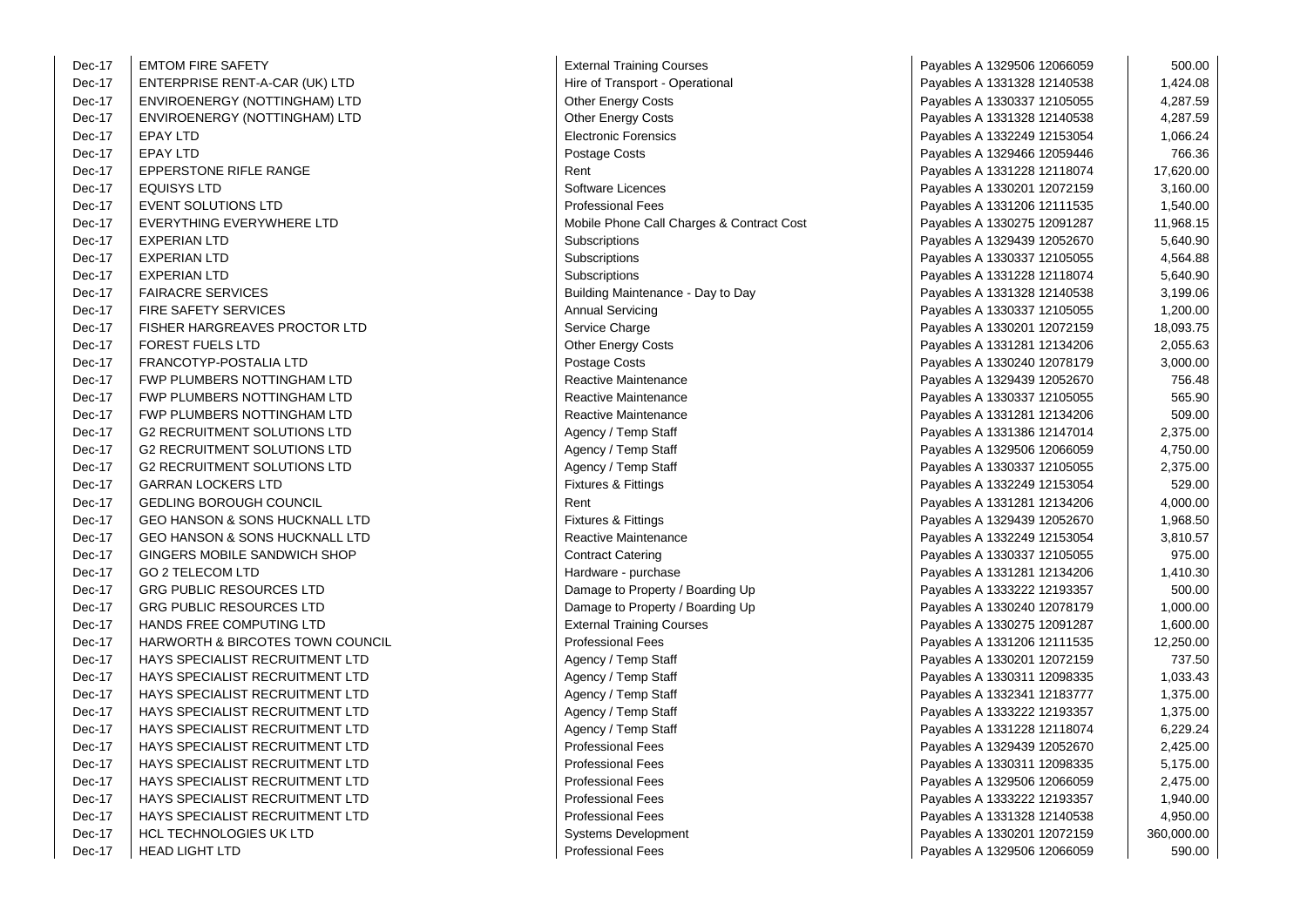| Dec-17 | <b>ICE WATCH LTD</b>                    | Gritting                                | Payables A 1331206 12111535 | 6,822.00  |
|--------|-----------------------------------------|-----------------------------------------|-----------------------------|-----------|
| Dec-17 | <b>IMSERV EUROPE LTD</b>                | Electricity                             | Payables A 1330275 12091287 | 1,702.89  |
| Dec-17 | INSIGHT DIRECT (UK) LTD                 | Other IT Costs                          | Payables A 1332341 12183777 | 1,195.54  |
| Dec-17 | INSIGHT DIRECT (UK) LTD                 | Other IT Costs                          | Payables A 1331281 12134206 | 1,174.95  |
| Dec-17 | <b>IRON MOUNTAIN (UK) LTD</b>           | <b>Professional Fees</b>                | Payables A 1331281 12134206 | 4,003.26  |
| Dec-17 | <b>IWS</b>                              | <b>Annual Servicing</b>                 | Payables A 1331206 12111535 | 1,885.93  |
| Dec-17 | J P FRENCH ASSOCIATES                   | <b>Professional Fees</b>                | Payables A 1330240 12078179 | 1,500.00  |
| Dec-17 | <b>JACKSON LIFT SERVICES LTD</b>        | <b>Fixtures &amp; Fittings</b>          | Payables A 1329466 12059446 | 4,105.00  |
| Dec-17 | <b>JACKSON LIFT SERVICES LTD</b>        | Fixtures & Fittings                     | Payables A 1330275 12091287 | 1,400.00  |
| Dec-17 | JANE BALL                               | <b>External Training Courses</b>        | Payables A 1332300 12159275 | 500.00    |
| Dec-17 | JOANNA GOLDING                          | Police Dogs - purchase                  | Payables A 1331386 12147014 | 1,600.00  |
| Dec-17 | JSE CONTRACT SERVICES LTD               | Building Maintenance - Day to Day       | Payables A 1330275 12091287 | 1,325.00  |
| Dec-17 | <b>JULIA REGIS LEADERSHIP SOLUTIONS</b> | <b>Professional Fees</b>                | Payables A 1332249 12153054 | 1,110.50  |
| Dec-17 | KIER BUSINESS SERVICES LTD              | <b>Professional Fees</b>                | Payables A 1330337 12105055 | 16,027.00 |
| Dec-17 | <b>KNIGHTSTOR LTD</b>                   | Furniture                               | Payables A 1330240 12078179 | 4,824.00  |
| Dec-17 | LANGLEY MILL CONTRACT FLOORING LTD      | Building Maintenance - Day to Day       | Payables A 1329391 12037223 | 1,333.00  |
| Dec-17 | LANGLEY MILL CONTRACT FLOORING LTD      | Fixtures & Fittings                     | Payables A 1329391 12037223 | 1,440.00  |
| Dec-17 | LEICESTERSHIRE COUNTY COUNCIL           | <b>Collaboration service</b>            | Payables A 1329391 12037223 | 4,292.79  |
| Dec-17 | LIGHTFOOT SOLUTIONS UK LTD              | <b>Consultants Fees</b>                 | Payables A 1329466 12059446 | 34,500.00 |
| Dec-17 | <b>MACOI LTD</b>                        | <b>Fixtures &amp; Fittings</b>          | Payables A 1330337 12105055 | 6,494.76  |
| Dec-17 | <b>MACOI LTD</b>                        | Furniture                               | Payables A 1330337 12105055 | 1,080.00  |
| Dec-17 | MAYORS OFFICE FOR POLICING & CRIME      | <b>Professional Fees</b>                | Payables A 1332300 12159275 | 1,750.00  |
| Dec-17 | <b>MAZARS LLP</b>                       | <b>Internal Audit Fee</b>               | Payables A 1330311 12098335 | 5,264.00  |
| Dec-17 | MICHAEL PAGE INTERNATIONAL RECRUITMENT  | <b>Consultants Fees</b>                 | Payables A 1331228 12118074 | 6,125.25  |
| Dec-17 | MICHAEL PAGE INTERNATIONAL RECRUITMENT  | <b>Consultants Fees</b>                 | Payables A 1331206 12111535 | 2,041.75  |
| Dec-17 | MICHAEL PAGE INTERNATIONAL RECRUITMENT  | <b>Consultants Fees</b>                 | Payables A 1332249 12153054 | 2,041.75  |
| Dec-17 | MICHAEL PAGE INTERNATIONAL RECRUITMENT  | <b>Professional Fees</b>                | Payables A 1331228 12118074 | 3,963.40  |
| Dec-17 | MICHAEL PAGE INTERNATIONAL RECRUITMENT  | <b>Professional Fees</b>                | Payables A 1331206 12111535 | 19,817.00 |
| Dec-17 | MICHAEL PAGE INTERNATIONAL RECRUITMENT  | <b>Professional Fees</b>                | Payables A 1332249 12153054 | 3,963.40  |
| Dec-17 | <b>MIVEN LTD</b>                        | Service Charge                          | Payables A 1331228 12118074 | 90,720.74 |
| Dec-17 | NATIONAL MONITORING                     | Covert Alarms Installation & Monitoring | Payables A 1330311 12098335 | 3,935.08  |
| Dec-17 | NETCALL TELECOM LTD                     | Minor Systems                           | Payables A 1333205 12188913 | 2,868.00  |
| Dec-17 | NETFORT TECHNOLOGIES LTD                | <b>Network Services</b>                 | Payables A 1329466 12059446 | 3,966.66  |
| Dec-17 | NORTH NOTTS BID LTD                     | Council Tax                             | Payables A 1330201 12072159 | 887.50    |
| Dec-17 | NORTHGATE VEHICLE HIRE LTD              | Hire of Transport - Operational         | Payables A 1329439 12052670 | 608.00    |
| Dec-17 | NOTTINGHAMSHIRE COUNTY COUNCIL          | <b>Other PA Grants</b>                  | Payables A 1332249 12153054 | 83,017.33 |
| Dec-17 | NOTTINGHAMSHIRE COUNTY COUNCIL          | Other PA Grants                         | Payables A 1329391 12037223 | 59,038.00 |
| Dec-17 | NOTTINGHAMSHIRE COUNTY COUNCIL          | Young Offenders Teams                   | Payables A 1331386 12147014 | 59,038.00 |
| Dec-17 | NOTTINGHAMSHIRE FIRE SAFETY LTD         | Annual Servicing                        | Payables A 1330337 12105055 | 598.83    |
| Dec-17 | <b>OLIVER THORNE</b>                    | <b>Legal Costs</b>                      | Payables A 1330337 12105055 | 5,750.00  |
| Dec-17 | <b>OLIVER THORNE</b>                    | Legal Costs                             | Payables A 1329391 12037223 | 750.00    |
| Dec-17 | OLIVIA CHECA-DOVER                      | Legal Costs                             | Payables A 1329391 12037223 | 500.00    |
| Dec-17 | OPTIMISING COACHING LTD                 | <b>Professional Fees</b>                | Payables A 1329439 12052670 | 900.00    |
| Dec-17 | ORBIS PROTECT LTD                       | Vehicle Cleaning                        | Payables A 1330201 12072159 | 1,050.00  |
| Dec-17 | P <sub>2G</sub> LLP                     | <b>Consultants Fees</b>                 | Payables A 1329439 12052670 | 9,836.18  |
| Dec-17 | PANGBOURNE MUSICAL DISTRIBUTORS LTD     | Mobile Information System               | Payables A 1330201 12072159 | 2,650.00  |

| Electricity<br>Other IT Costs<br>Other IT Costs<br><b>Professional Fees</b><br>Annual Servicing<br><b>Professional Fees</b><br><b>Fixtures &amp; Fittings</b><br>Fixtures & Fittings<br><b>External Training Courses</b><br>Police Dogs - purchase<br>Building Maintenance - Day to Day<br><b>Professional Fees</b><br><b>Professional Fees</b><br>Furniture<br>Building Maintenance - Day to Day |
|---------------------------------------------------------------------------------------------------------------------------------------------------------------------------------------------------------------------------------------------------------------------------------------------------------------------------------------------------------------------------------------------------|
|                                                                                                                                                                                                                                                                                                                                                                                                   |
|                                                                                                                                                                                                                                                                                                                                                                                                   |
|                                                                                                                                                                                                                                                                                                                                                                                                   |
|                                                                                                                                                                                                                                                                                                                                                                                                   |
|                                                                                                                                                                                                                                                                                                                                                                                                   |
|                                                                                                                                                                                                                                                                                                                                                                                                   |
|                                                                                                                                                                                                                                                                                                                                                                                                   |
|                                                                                                                                                                                                                                                                                                                                                                                                   |
|                                                                                                                                                                                                                                                                                                                                                                                                   |
|                                                                                                                                                                                                                                                                                                                                                                                                   |
|                                                                                                                                                                                                                                                                                                                                                                                                   |
|                                                                                                                                                                                                                                                                                                                                                                                                   |
|                                                                                                                                                                                                                                                                                                                                                                                                   |
|                                                                                                                                                                                                                                                                                                                                                                                                   |
|                                                                                                                                                                                                                                                                                                                                                                                                   |
| <b>Fixtures &amp; Fittings</b>                                                                                                                                                                                                                                                                                                                                                                    |
| <b>Collaboration service</b>                                                                                                                                                                                                                                                                                                                                                                      |
| <b>Consultants Fees</b>                                                                                                                                                                                                                                                                                                                                                                           |
| <b>Fixtures &amp; Fittings</b>                                                                                                                                                                                                                                                                                                                                                                    |
| Furniture                                                                                                                                                                                                                                                                                                                                                                                         |
| <b>Professional Fees</b>                                                                                                                                                                                                                                                                                                                                                                          |
| <b>Internal Audit Fee</b>                                                                                                                                                                                                                                                                                                                                                                         |
| <b>Consultants Fees</b>                                                                                                                                                                                                                                                                                                                                                                           |
| <b>Consultants Fees</b>                                                                                                                                                                                                                                                                                                                                                                           |
| <b>Consultants Fees</b>                                                                                                                                                                                                                                                                                                                                                                           |
| <b>Professional Fees</b>                                                                                                                                                                                                                                                                                                                                                                          |
| <b>Professional Fees</b>                                                                                                                                                                                                                                                                                                                                                                          |
| <b>Professional Fees</b>                                                                                                                                                                                                                                                                                                                                                                          |
| Service Charge                                                                                                                                                                                                                                                                                                                                                                                    |
| Covert Alarms Installation & Monitoring                                                                                                                                                                                                                                                                                                                                                           |
| Minor Systems                                                                                                                                                                                                                                                                                                                                                                                     |
| <b>Network Services</b>                                                                                                                                                                                                                                                                                                                                                                           |
| Council Tax                                                                                                                                                                                                                                                                                                                                                                                       |
| Hire of Transport - Operational                                                                                                                                                                                                                                                                                                                                                                   |
| <b>Other PA Grants</b>                                                                                                                                                                                                                                                                                                                                                                            |
| Other PA Grants                                                                                                                                                                                                                                                                                                                                                                                   |
| Young Offenders Teams                                                                                                                                                                                                                                                                                                                                                                             |
| Annual Servicing                                                                                                                                                                                                                                                                                                                                                                                  |
| Legal Costs                                                                                                                                                                                                                                                                                                                                                                                       |
| Legal Costs                                                                                                                                                                                                                                                                                                                                                                                       |
|                                                                                                                                                                                                                                                                                                                                                                                                   |
| Legal Costs                                                                                                                                                                                                                                                                                                                                                                                       |
| <b>Professional Fees</b>                                                                                                                                                                                                                                                                                                                                                                          |
| Vehicle Cleaning                                                                                                                                                                                                                                                                                                                                                                                  |
| <b>Consultants Fees</b>                                                                                                                                                                                                                                                                                                                                                                           |

| D                            | Gritting                                | Payables A 1331206 12111535 | 6,822.00  |
|------------------------------|-----------------------------------------|-----------------------------|-----------|
| PE LTD                       | Electricity                             | Payables A 1330275 12091287 | 1,702.89  |
| CT (UK) LTD                  | Other IT Costs                          | Payables A 1332341 12183777 | 1,195.54  |
| CT (UK) LTD                  | Other IT Costs                          | Payables A 1331281 12134206 | 1,174.95  |
| IN (UK) LTD                  | <b>Professional Fees</b>                | Payables A 1331281 12134206 | 4,003.26  |
|                              | <b>Annual Servicing</b>                 | Payables A 1331206 12111535 | 1,885.93  |
| SSOCIATES                    | <b>Professional Fees</b>                | Payables A 1330240 12078179 | 1,500.00  |
| <b>SERVICES LTD</b>          | <b>Fixtures &amp; Fittings</b>          | Payables A 1329466 12059446 | 4,105.00  |
| <b>SERVICES LTD</b>          | <b>Fixtures &amp; Fittings</b>          | Payables A 1330275 12091287 | 1,400.00  |
|                              | <b>External Training Courses</b>        | Payables A 1332300 12159275 | 500.00    |
| ING                          | Police Dogs - purchase                  | Payables A 1331386 12147014 | 1,600.00  |
| <b>T SERVICES LTD</b>        | Building Maintenance - Day to Day       | Payables A 1330275 12091287 | 1,325.00  |
| EADERSHIP SOLUTIONS          | <b>Professional Fees</b>                | Payables A 1332249 12153054 | 1,110.50  |
| S SERVICES LTD               | <b>Professional Fees</b>                | Payables A 1330337 12105055 | 16,027.00 |
| LTD                          | Furniture                               | Payables A 1330240 12078179 | 4,824.00  |
| . CONTRACT FLOORING LTD      | Building Maintenance - Day to Day       | Payables A 1329391 12037223 | 1,333.00  |
| <b>CONTRACT FLOORING LTD</b> | <b>Fixtures &amp; Fittings</b>          | Payables A 1329391 12037223 | 1,440.00  |
| IRE COUNTY COUNCIL           | <b>Collaboration service</b>            | Payables A 1329391 12037223 | 4,292.79  |
| )LUTIONS UK LTD              | <b>Consultants Fees</b>                 | Payables A 1329466 12059446 | 34,500.00 |
|                              | <b>Fixtures &amp; Fittings</b>          | Payables A 1330337 12105055 | 6,494.76  |
|                              | Furniture                               | Payables A 1330337 12105055 | 1,080.00  |
| CE FOR POLICING & CRIME      | <b>Professional Fees</b>                | Payables A 1332300 12159275 | 1,750.00  |
|                              | <b>Internal Audit Fee</b>               | Payables A 1330311 12098335 | 5,264.00  |
| E INTERNATIONAL RECRUITMENT  | <b>Consultants Fees</b>                 | Payables A 1331228 12118074 | 6,125.25  |
| E INTERNATIONAL RECRUITMENT  | <b>Consultants Fees</b>                 | Payables A 1331206 12111535 | 2,041.75  |
| E INTERNATIONAL RECRUITMENT  | <b>Consultants Fees</b>                 | Payables A 1332249 12153054 | 2,041.75  |
| E INTERNATIONAL RECRUITMENT  | <b>Professional Fees</b>                | Payables A 1331228 12118074 | 3,963.40  |
| E INTERNATIONAL RECRUITMENT  | <b>Professional Fees</b>                | Payables A 1331206 12111535 | 19,817.00 |
| E INTERNATIONAL RECRUITMENT  | <b>Professional Fees</b>                | Payables A 1332249 12153054 | 3,963.40  |
|                              | Service Charge                          | Payables A 1331228 12118074 | 90,720.74 |
| NITORING                     | Covert Alarms Installation & Monitoring | Payables A 1330311 12098335 | 3,935.08  |
| COM LTD                      | <b>Minor Systems</b>                    | Payables A 1333205 12188913 | 2,868.00  |
| HNOLOGIES LTD                | <b>Network Services</b>                 | Payables A 1329466 12059446 | 3,966.66  |
| <b>BID LTD</b>               | Council Tax                             | Payables A 1330201 12072159 | 887.50    |
| <b>EHICLE HIRE LTD</b>       | Hire of Transport - Operational         | Payables A 1329439 12052670 | 608.00    |
| SHIRE COUNTY COUNCIL         | <b>Other PA Grants</b>                  | Payables A 1332249 12153054 | 83,017.33 |
| SHIRE COUNTY COUNCIL         | <b>Other PA Grants</b>                  | Payables A 1329391 12037223 | 59,038.00 |
| SHIRE COUNTY COUNCIL         | Young Offenders Teams                   | Payables A 1331386 12147014 | 59,038.00 |
| SHIRE FIRE SAFETY LTD        | <b>Annual Servicing</b>                 | Payables A 1330337 12105055 | 598.83    |
| ΝE                           | Legal Costs                             | Payables A 1330337 12105055 | 5,750.00  |
| ΝE                           | <b>Legal Costs</b>                      | Payables A 1329391 12037223 | 750.00    |
| -DOVER                       | <b>Legal Costs</b>                      | Payables A 1329391 12037223 | 500.00    |
| OACHING LTD                  | <b>Professional Fees</b>                | Payables A 1329439 12052670 | 900.00    |
| CT LTD                       | <b>Vehicle Cleaning</b>                 | Payables A 1330201 12072159 | 1,050.00  |
|                              | <b>Consultants Fees</b>                 | Payables A 1329439 12052670 | 9,836.18  |
| MUSICAL DISTRIBUTORS LTD     | Mobile Information System               | Pavables A 1330201 12072159 | 2.650.00  |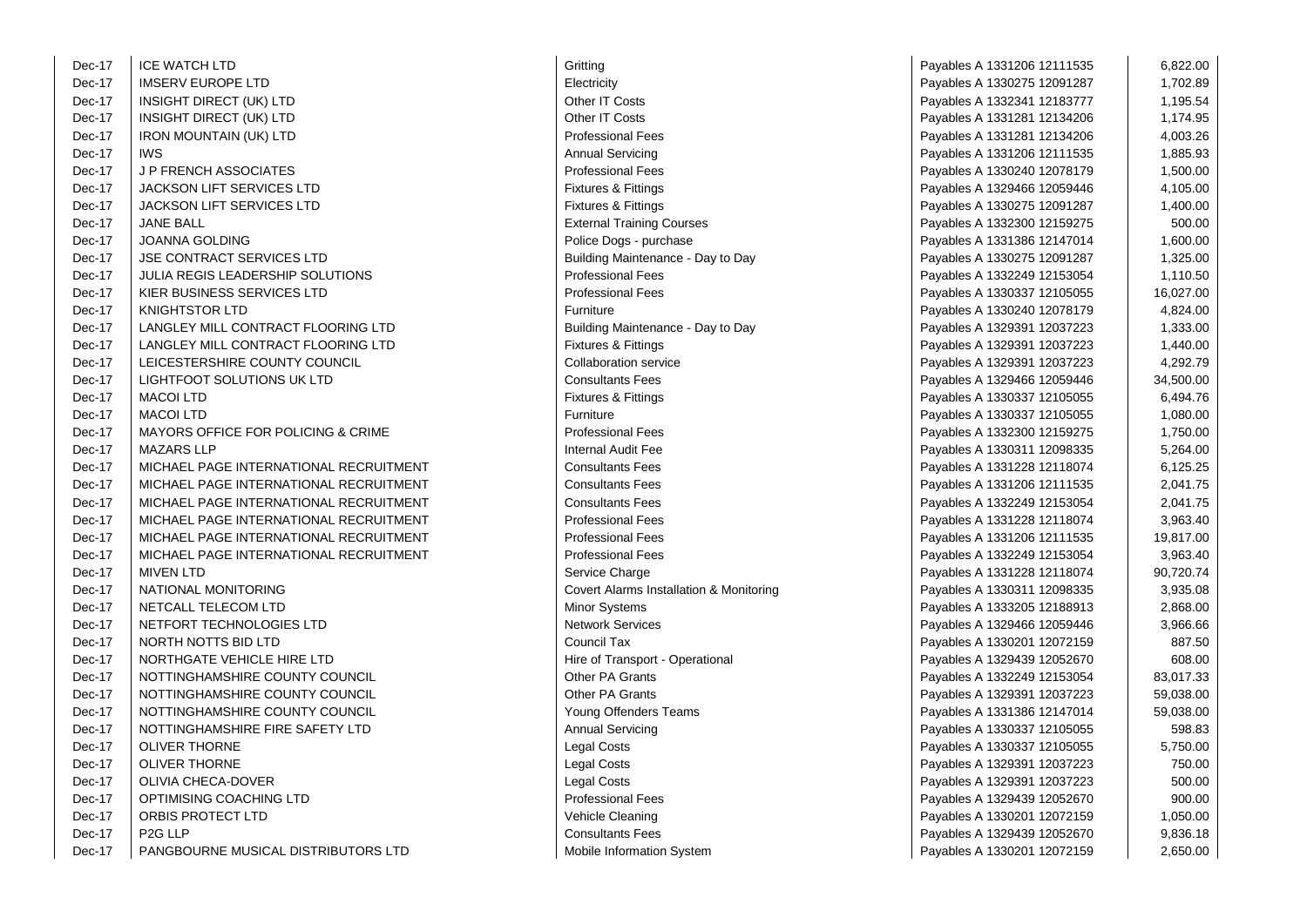| Dec-17 | PANGBOURNE MUSICAL DISTRIBUTORS LTD                | Mobile Information System         | Payables A 1331386 12147014 | 1,014.00   |
|--------|----------------------------------------------------|-----------------------------------|-----------------------------|------------|
| Dec-17 | PAYPOINT PLC                                       | <b>Electronic Forensics</b>       | Payables A 1330275 12091287 | 750.00     |
| Dec-17 | PAYPOINT PLC                                       | <b>Electronic Forensics</b>       | Payables A 1331328 12140538 | 675.00     |
| Dec-17 | PERSONNEL HYGIENE SERVICES LTD                     | <b>Other Operational Expenses</b> | Payables A 1329466 12059446 | 1,820.00   |
| Dec-17 | PERSONNEL HYGIENE SERVICES LTD                     | <b>Other Operational Expenses</b> | Payables A 1332341 12183777 | 1,246.00   |
| Dec-17 | PETER ROBERTS                                      | Licence Fees                      | Payables A 1331281 12134206 | 500.00     |
| Dec-17 | PHOENIX SOFTWARE LTD                               | Software Licences                 | Payables A 1330240 12078179 | 9,227.94   |
| Dec-17 | POLICE AND CRIME COMMISSIONER FOR CHESHIRE         | <b>Collaboration service</b>      | Payables A 1330337 12105055 | 368,949.21 |
| Dec-17 | POLICE AND CRIME COMMISSIONER FOR CHESHIRE         | <b>Professional Fees</b>          | Payables A 1331206 12111535 | 2,000.00   |
| Dec-17 | POLICE AND CRIME COMMISSIONER FOR HERTFORDSHIRE    | <b>Other Third Party Payments</b> | Payables A 1331206 12111535 | 1,749.00   |
| Dec-17 | POLICE AND CRIME COMMISSIONER FOR LANCASHIRE       | Subscriptions                     | Payables A 1331281 12134206 | 701.00     |
| Dec-17 | POLICE AND CRIME COMMISSIONER FOR LEICESTERSHIRE   | <b>External Training Courses</b>  | Payables A 1332300 12159275 | 3,600.00   |
| Dec-17 | POLICE AND CRIME COMMISSIONER FOR LEICESTERSHIRE   | <b>External Training Courses</b>  | Payables A 1329391 12037223 | 1,200.00   |
| Dec-17 | POLICE AND CRIME COMMISSIONER FOR LEICESTERSHIRE   | <b>Other Partnerships</b>         | Payables A 1330201 12072159 | 14,341.37  |
| Dec-17 | POLICE AND CRIME COMMISSIONER FOR LEICESTERSHIRE   | <b>Other Partnerships</b>         | Payables A 1331228 12118074 | 8,280.00   |
| Dec-17 | POLICE AND CRIME COMMISSIONER FOR LEICESTERSHIRE   | Software Licences                 | Payables A 1330311 12098335 | 17,000.00  |
| Dec-17 | POLICE AND CRIME COMMISSIONER FOR NORTHAMPTONSHIRE | <b>Consultants Fees</b>           | Payables A 1333205 12188913 | 22,875.00  |
| Dec-17 | POLICE AND CRIME COMMISSIONER FOR WEST MIDLANDS    | <b>Other Partnerships</b>         | Payables A 1331386 12147014 | 34,981.24  |
| Dec-17 | POLICE AND CRIME COMMISSIONER FOR WEST MIDLANDS    | Other Partnerships                | Payables A 1331228 12118074 | 50,446.39  |
| Dec-17 | POLICE AND CRIME COMMISSIONER FOR WEST YORKSHIRE   | <b>Collaboration service</b>      | Payables A 1333222 12193357 | 119,560.37 |
| Dec-17 | POLICE CRIME PREVENTION INITIATIVES LTD            | <b>Professional Fees</b>          | Payables A 1330201 12072159 | 604.50     |
| Dec-17 | POLICE FEDERATION JOINT FUND                       | Subscriptions                     | Payables A 1330275 12091287 | 8,345.00   |
| Dec-17 | POST OFFICE LTD                                    | Road Fund Licences                | Payables A 1332300 12159275 | 945.00     |
| Dec-17 | PRO TECT SAFETY SIGNS                              | Vehicle Maintenance               | Payables A 1330337 12105055 | 1,530.00   |
| Dec-17 | PROACTIS GROUP LTD                                 | Web Infrastructure                | Payables A 1333205 12188913 | 6,325.00   |
| Dec-17 | RELIANCE HIGH TECH LTD                             | <b>Annual Servicing</b>           | Payables A 1332341 12183777 | 2,020.20   |
| Dec-17 | <b>RELIANCE HIGH TECH LTD</b>                      | Building Maintenance - Day to Day | Payables A 1331206 12111535 | 2,506.63   |
| Dec-17 | RELIANCE HIGH TECH LTD                             | Building Maintenance - Day to Day | Payables A 1329391 12037223 | 1,160.16   |
| Dec-17 | RELIANCE HIGH TECH LTD                             | <b>Planned PPM Contract</b>       | Payables A 1331206 12111535 | 856.30     |
| Dec-17 | RELIANCE HIGH TECH LTD                             | Reactive Maintenance              | Payables A 1331206 12111535 | 2,951.01   |
| Dec-17 | RELIANCE HIGH TECH LTD                             | Reactive Maintenance              | Payables A 1329391 12037223 | 1,128.75   |
| Dec-17 | REVEAL MEDIA LTD                                   | Hardware - purchase               | Payables A 1331386 12147014 | 79,572.00  |
| Dec-17 | REVEAL MEDIA LTD                                   | Hardware - purchase               | Payables A 1332300 12159275 | 46,358.40  |
| Dec-17 | REVEAL MEDIA LTD                                   | Hardware - purchase               | Payables A 1333205 12188913 | 35,598.00  |
| Dec-17 | RICHFORD MOTOR SERVICES LTD                        | <b>Vehicle Recovery Costs</b>     | Payables A 1331328 12140538 | 1,290.00   |
| Dec-17 | ROYAL MAIL GROUP PLC                               | Postage Costs                     | Payables A 1332341 12183777 | 2,399.21   |
| Dec-17 | ROYAL MAIL GROUP PLC                               | Postage Costs                     | Payables A 1331281 12134206 | 4,532.37   |
| Dec-17 | ROYAL MAIL GROUP PLC                               | Postage Costs                     | Payables A 1330240 12078179 | 2,826.92   |
| Dec-17 | S G SMITH T/A EASYMOVE                             | Rent                              | Payables A 1330337 12105055 | 4,292.17   |
| Dec-17 | <b>SEPURA LTD</b>                                  | Radio / Airwave - Equipment       | Payables A 1332341 12183777 | 816.00     |
| Dec-17 | <b>SEPURA LTD</b>                                  | Radio / Airwave - Equipment       | Payables A 1329391 12037223 | 1,088.00   |
| Dec-17 | SHRED STATION LTD                                  | <b>Waste Disposal</b>             | Payables A 1329466 12059446 | 730.20     |
| Dec-17 | <b>SHRED STATION LTD</b>                           | <b>Waste Disposal</b>             | Payables A 1331386 12147014 | 947.29     |
| Dec-17 | SLATER ELECTRICAL SERVICES LTD                     | Building Maintenance - Day to Day | Payables A 1332300 12159275 | 997.40     |
| Dec-17 | SLATER ELECTRICAL SERVICES LTD                     | <b>Other Operational Expenses</b> | Payables A 1332300 12159275 | 1,557.32   |
| Dec-17 | SLATER ELECTRICAL SERVICES LTD                     | Reactive Maintenance              | Payables A 1332300 12159275 | 1,384.54   |

| Payables A 1331386 12147014 | 1,014.00   |
|-----------------------------|------------|
| Payables A 1330275 12091287 | 750.00     |
| Payables A 1331328 12140538 | 675.00     |
| Payables A 1329466 12059446 | 1,820.00   |
| Payables A 1332341 12183777 | 1,246.00   |
| Payables A 1331281 12134206 | 500.00     |
| Payables A 1330240 12078179 | 9,227.94   |
| Payables A 1330337 12105055 | 368,949.21 |
| Payables A 1331206 12111535 | 2,000.00   |
| Payables A 1331206 12111535 | 1,749.00   |
| Payables A 1331281 12134206 | 701.00     |
| Payables A 1332300 12159275 | 3,600.00   |
| Payables A 1329391 12037223 | 1,200.00   |
| Payables A 1330201 12072159 | 14,341.37  |
| Payables A 1331228 12118074 | 8,280.00   |
| Payables A 1330311 12098335 | 17,000.00  |
| Payables A 1333205 12188913 | 22,875.00  |
| Payables A 1331386 12147014 | 34,981.24  |
| Payables A 1331228 12118074 | 50,446.39  |
| Payables A 1333222 12193357 | 119,560.37 |
| Payables A 1330201 12072159 | 604.50     |
| Payables A 1330275 12091287 | 8,345.00   |
| Payables A 1332300 12159275 | 945.00     |
| Payables A 1330337 12105055 | 1,530.00   |
| Payables A 1333205 12188913 | 6,325.00   |
| Payables A 1332341 12183777 | 2,020.20   |
| Payables A 1331206 12111535 | 2,506.63   |
| Payables A 1329391 12037223 | 1,160.16   |
| Payables A 1331206 12111535 | 856.30     |
| Payables A 1331206 12111535 | 2,951.01   |
| Payables A 1329391 12037223 | 1,128.75   |
| Payables A 1331386 12147014 | 79,572.00  |
| Payables A 1332300 12159275 | 46,358.40  |
| Payables A 1333205 12188913 | 35,598.00  |
| Payables A 1331328 12140538 | 1,290.00   |
| Payables A 1332341 12183777 | 2,399.21   |
| Payables A 1331281 12134206 | 4,532.37   |
| Payables A 1330240 12078179 | 2,826.92   |
| Payables A 1330337 12105055 | 4,292.17   |
| Payables A 1332341 12183777 | 816.00     |
| Payables A 1329391 12037223 | 1,088.00   |
| Payables A 1329466 12059446 | 730.20     |
| Payables A 1331386 12147014 | 947.29     |
| Payables A 1332300 12159275 | 997.40     |
| Payables A 1332300 12159275 | 1,557.32   |
| Pavables A 1332300 12159275 | 1.384.54   |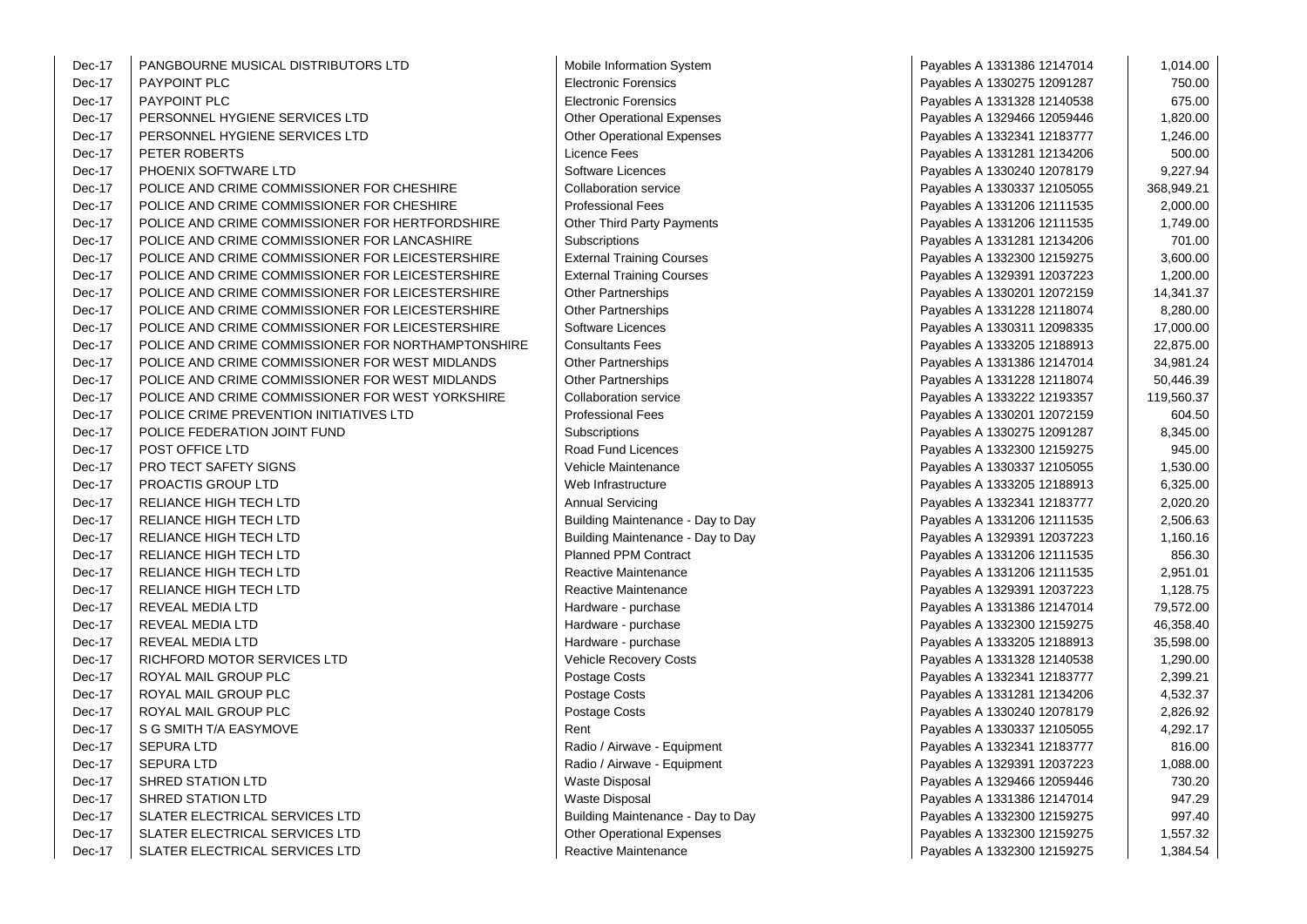| Dec-17 | SMARTDESK SYSTEMS LTD T/A TGS SERVICES (UK) LTD | Network Management                        | Payables A 1330311 12098335 | 6,059.93   |
|--------|-------------------------------------------------|-------------------------------------------|-----------------------------|------------|
| Dec-17 | SMARTVISUAL LTD                                 | Hardware - maintenance                    | Payables A 1330311 12098335 | 867.25     |
| Dec-17 | SMITHERS RAPA AND SMITHERS PIRA LTD             | <b>Books &amp; Publications</b>           | Payables A 1332300 12159275 | 1,100.00   |
| Dec-17 | SOCIAL AND MARKET STRATEGIC RESEARCH LIMITED    | Specific Grants awarded                   | Payables A 1331281 12134206 | 9,600.00   |
| Dec-17 | SOFTWARE BOX LTD                                | Other IT Costs                            | Payables A 1330337 12105055 | 3,293.78   |
| Dec-17 | SOLO SERVICE GROUP LTD                          | <b>Contract Cleaning</b>                  | Payables A 1329466 12059446 | 44,881.00  |
| Dec-17 | SOLO SERVICE GROUP LTD                          | <b>Contract Cleaning</b>                  | Payables A 1331281 12134206 | 553.33     |
| Dec-17 | SOLOS CONSULTANTS LTD                           | Agency / Temp Staff                       | Payables A 1329466 12059446 | 2,315.35   |
| Dec-17 | SOLOS CONSULTANTS LTD                           | Agency / Temp Staff                       | Payables A 1330311 12098335 | 2,173.85   |
| Dec-17 | SOLOS CONSULTANTS LTD                           | Agency / Temp Staff                       | Payables A 1329506 12066059 | 1,357.34   |
| Dec-17 | SOLOS CONSULTANTS LTD                           | Agency / Temp Staff                       | Payables A 1333222 12193357 | 1,357.34   |
| Dec-17 | SOLOS CONSULTANTS LTD                           | Agency / Temp Staff                       | Payables A 1330275 12091287 | 600.48     |
| Dec-17 | SOLOS CONSULTANTS LTD                           | Agency / Temp Staff                       | Payables A 1331281 12134206 | 1,846.62   |
| Dec-17 | SOLOS CONSULTANTS LTD                           | Agency / Temp Staff                       | Payables A 1332300 12159275 | 1,494.14   |
| Dec-17 | <b>SPARROW RECOVERY</b>                         | Vehicle Recovery Costs                    | Payables A 1331328 12140538 | 1,852.00   |
| Dec-17 | STARTRAQ (UK) LTD                               | <b>Professional Fees</b>                  | Payables A 1330337 12105055 | 7,786.50   |
| Dec-17 | STARTRAQ (UK) LTD                               | Software Licences                         | Payables A 1330275 12091287 | 2,780.25   |
| Dec-17 | STONERIDGE ELECTRONICS LTD                      | Software - purchase                       | Payables A 1332249 12153054 | 500.00     |
| Dec-17 | SUNTOP BOARDING KENNELS                         | <b>Other Operational Expenses</b>         | Payables A 1330337 12105055 | 5,475.00   |
| Dec-17 | <b>TACHOSYS LTD</b>                             | Vehicles - Spares                         | Payables A 1331206 12111535 | 885.00     |
| Dec-17 | <b>TALKING BLUES LTD</b>                        | Subsistence                               | Payables A 1330255 12080037 | 2,160.00   |
| Dec-17 | TELEPHONE TECHNOLOGY LTD                        | Mobile Phone Call Charges & Contract Cost | Payables A 1330201 12072159 | 1,586.40   |
| Dec-17 | TELEPHONE TECHNOLOGY LTD                        | Mobile Phone Call Charges & Contract Cost | Payables A 1331328 12140538 | 1,645.94   |
| Dec-17 | THE APPROPRIATE ADULT SERVICE LTD               | <b>Professional Fees</b>                  | Payables A 1330201 12072159 | 3,811.00   |
| Dec-17 | THE DRINKAWARE TRUST                            | <b>Grants to Voluntary Bodies</b>         | Payables A 1329466 12059446 | 50,619.00  |
| Dec-17 | THE WILLOWS VETERINARY HOSPITAL                 | <b>Specialist Operational Equipment</b>   | Payables A 1330240 12078179 | 6,417.87   |
| Dec-17 | THEBIGWORD INTERPRETING SERVICES LTD            | <b>Interpreters Fees</b>                  | Payables A 1331228 12118074 | 3,520.06   |
| Dec-17 | THRIFTY CAR & VAN RENTAL (SCOT GROUP LTD)       | Hire of Transport - Operational           | Payables A 1329391 12037223 | 1,270.62   |
| Dec-17 | TRACKS INSPECTOR BV                             | Other IT Costs                            | Payables A 1329391 12037223 | 15,000.00  |
| Dec-17 | <b>TRADE UK</b>                                 | Building Maintenance - Day to Day         | Payables A 1332341 12183777 | 590.57     |
| Dec-17 | <b>TRISOFT LTD</b>                              | Other IT Costs                            | Payables A 1329439 12052670 | 644.53     |
| Dec-17 | TRUVELO (UK) LTD                                | <b>Other Operational Expenses</b>         | Payables A 1331281 12134206 | 4,170.00   |
| Dec-17 | UNICOM SYSTEMS INC                              | Software Licences                         | Payables A 1329506 12066059 | 1,998.00   |
| Dec-17 | UNIVERSITY OF DERBY                             | <b>Professional Fees</b>                  | Payables A 1330311 12098335 | 725.00     |
| Dec-17 | UNIVERSITY OF LEICESTER                         | Pathologists Fees                         | Payables A 1329506 12066059 | 20,688.00  |
| Dec-17 | UNIVERSITY OF LEICESTER                         | Pathologists Fees                         | Payables A 1331281 12134206 | 996.50     |
| Dec-17 | UNIVERSITY OF PORTSMOUTH                        | <b>Professional Fees</b>                  | Payables A 1330240 12078179 | 3,000.00   |
| Dec-17 | <b>VENSON NOTTS LTD</b>                         | Venson PPM                                | Payables A 1331328 12140538 | 120,770.21 |
| Dec-17 | <b>VENSON NOTTS LTD</b>                         | Venson DSAF                               | Payables A 1331328 12140538 | 129,816.52 |
| Dec-17 | <b>VERTICALITY LTD</b>                          | <b>Professional Fees</b>                  | Payables A 1329439 12052670 | 3,625.00   |
| Dec-17 | <b>VERTICALITY LTD</b>                          | <b>Professional Fees</b>                  | Payables A 1330311 12098335 | 2,000.00   |
| Dec-17 | VIRGIN MEDIA BUSINESS LTD                       | Network Management                        | Payables A 1329506 12066059 | 4,473.00   |
| Dec-17 | VIRGIN MEDIA BUSINESS LTD                       | Network Management                        | Payables A 1331281 12134206 | 668.40     |
| Dec-17 | VIRGIN MEDIA BUSINESS LTD                       | Network Management                        | Payables A 1330240 12078179 | 63,406.46  |
| Dec-17 | <b>VODAFONE CORPORATE LIMITED</b>               | Mobile Phone Call Charges & Contract Cost | Payables A 1333205 12188913 | 3,360.15   |
| Dec-17 | WA PRODUCTS (UK) LTD                            | <b>Fixtures &amp; Fittings</b>            | Payables A 1331328 12140538 | 544.19     |

| vetwork ivianagement                      |
|-------------------------------------------|
| Hardware - maintenance                    |
| Books & Publications                      |
| Specific Grants awarded                   |
| Other IT Costs                            |
| Contract Cleaning                         |
| Contract Cleaning                         |
| Agency / Temp Staff                       |
| Agency / Temp Staff                       |
| Agency / Temp Staff                       |
| Agency / Temp Staff                       |
| Agency / Temp Staff                       |
| Agency / Temp Staff                       |
| Agency / Temp Staff                       |
| Vehicle Recovery Costs                    |
| Professional Fees                         |
| Software Licences                         |
| Software - purchase                       |
| Other Operational Expenses                |
| Vehicles - Spares                         |
| Subsistence                               |
| Mobile Phone Call Charges & Contract Cost |
| Mobile Phone Call Charges & Contract Cost |
| Professional Fees                         |
| <b>Grants to Voluntary Bodies</b>         |
| <b>Specialist Operational Equipment</b>   |
| nterpreters Fees                          |
| Hire of Transport - Operational           |
| Other IT Costs                            |
| Building Maintenance - Day to Day         |
| Other IT Costs                            |
| Other Operational Expenses                |
| Software Licences                         |
| Professional Fees                         |
| Pathologists Fees                         |
| Pathologists Fees                         |
| Professional Fees                         |
| Venson PPM                                |
| √enson DSAF                               |
| Professional Fees                         |
| Professional Fees                         |
| <b>Vetwork Management</b>                 |
| <b>Network Management</b>                 |
| <b>Network Management</b>                 |
| Mobile Phone Call Charges & Contract Cost |
| Tixtures & Fittings                       |

| Payables A 1330311 12098335 | 6,059.93   |
|-----------------------------|------------|
| Payables A 1330311 12098335 | 867.25     |
| Payables A 1332300 12159275 | 1,100.00   |
| Payables A 1331281 12134206 | 9,600.00   |
| Payables A 1330337 12105055 | 3,293.78   |
| Payables A 1329466 12059446 | 44,881.00  |
| Payables A 1331281 12134206 | 553.33     |
| Payables A 1329466 12059446 | 2,315.35   |
| Payables A 1330311 12098335 | 2,173.85   |
| Payables A 1329506 12066059 | 1,357.34   |
| Payables A 1333222 12193357 | 1,357.34   |
| Payables A 1330275 12091287 | 600.48     |
| Payables A 1331281 12134206 | 1,846.62   |
| Payables A 1332300 12159275 | 1,494.14   |
| Payables A 1331328 12140538 | 1,852.00   |
| Payables A 1330337 12105055 | 7,786.50   |
| Payables A 1330275 12091287 | 2,780.25   |
| Payables A 1332249 12153054 | 500.00     |
| Payables A 1330337 12105055 | 5,475.00   |
| Payables A 1331206 12111535 | 885.00     |
| Payables A 1330255 12080037 | 2,160.00   |
| Payables A 1330201 12072159 | 1,586.40   |
| Payables A 1331328 12140538 | 1,645.94   |
| Payables A 1330201 12072159 | 3,811.00   |
| Payables A 1329466 12059446 | 50,619.00  |
| Payables A 1330240 12078179 | 6,417.87   |
| Payables A 1331228 12118074 | 3,520.06   |
| Payables A 1329391 12037223 | 1,270.62   |
| Payables A 1329391 12037223 | 15,000.00  |
| Payables A 1332341 12183777 | 590.57     |
| Payables A 1329439 12052670 | 644.53     |
| Payables A 1331281 12134206 | 4,170.00   |
| Payables A 1329506 12066059 | 1,998.00   |
| Payables A 1330311 12098335 | 725.00     |
| Payables A 1329506 12066059 | 20,688.00  |
| Payables A 1331281 12134206 | 996.50     |
| Payables A 1330240 12078179 | 3,000.00   |
| Payables A 1331328 12140538 | 120,770.21 |
| Payables A 1331328 12140538 | 129,816.52 |
| Payables A 1329439 12052670 | 3,625.00   |
| Payables A 1330311 12098335 | 2,000.00   |
| Payables A 1329506 12066059 | 4,473.00   |
| Payables A 1331281 12134206 | 668.40     |
| Payables A 1330240 12078179 | 63,406.46  |
| Payables A 1333205 12188913 | 3,360.15   |
| Pavahles A 1331328 12140538 | 544 19     |